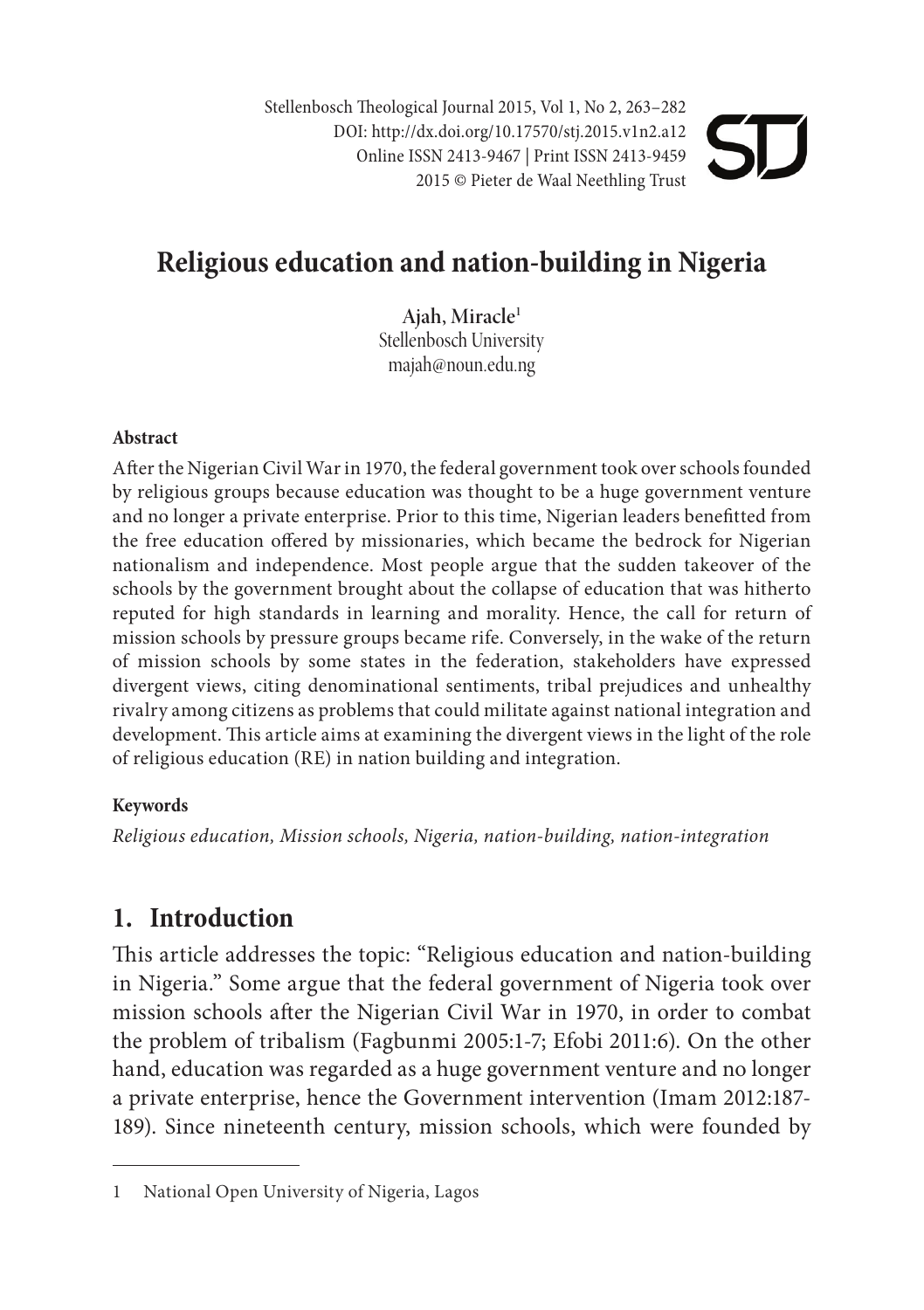foreign missionaries promoted Western education that was offered free or highly subsidized in most cases. Many of today's Nigerian leaders benefitted from the free education offered by the missionaries, which became the bedrock for Nigerian nationalism and independence. Most people argue that the sudden takeover of the schools by the government brought about the collapse of education in schools that were hitherto reputed for high standards; morality and character building also collapsed (The Guardian 2013:15).Given the central importance of formal education, it soon became "the largest social programme of all governments of the federation," absorbing as much as 40 percent of the budgets of some state governments. Thus, by 1984-85 more than 13 million pupils attended almost 35,000 public primary schools. Universal primary education became official policy for the federation in the 1970s. The goal has not been reached despite pressure throughout the 1980s to do so (OnlineNigeria 2013:12).

This period witnessed both an explosion in population of people scrambling for education, with its attendant paucity of infrastructure. Economic hardship among teaching staff produced increased engagement in non-academic commercial activities, in an attempt to alleviate their sufferings. Added to these difficulties were such factors as the lack of books and materials, no incentive for research and writing, the use of outdated notes and materials, and the deficiency of replacement laboratory equipment. Other problems included incessant strike actions by teachers and mass exodus of lecturers to greener pastures abroad. By 1990 the crisis in education was such that it was predicted that by the end of the decade, there would be insufficient personnel to run essential services of the country (Imam 2012:189). The failure of government to adequately fund education and improve the condition of the schools created burden. So there was a mounting pressure by interest groups on the States to return the schools to their owners. Apparently, the state governments, which felt over-burdened, found the demand for handover of schools a ready escape route from the statutory responsibility of catering for the schools. Thus, by handing over hundreds of schools to their owners, they had lesser burden to carry on the education front. They thought this would be a solution but it created new problems.

Establishment of private universities received legal backing in 1999. By 31 December 2010, there were 41 private universities mostly owned by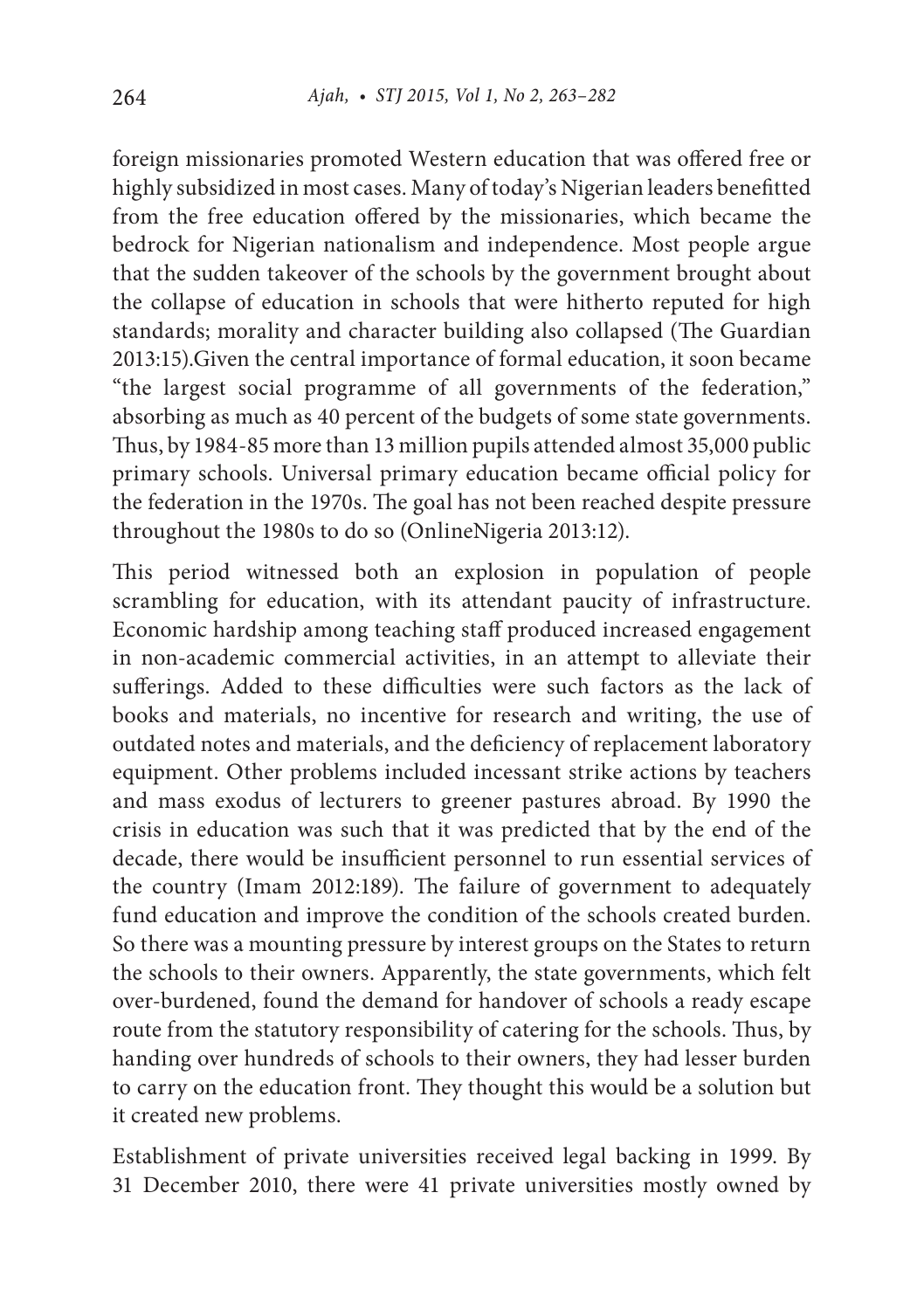religious organizations, both Christian and Moslem. One of them was owned by an ethnic organization, while five belonged to private individuals (Okafor 2011:389). The high fees charged by private universities actually made it a private institution for the rich only, thereby excluding the poor and the less privileged; pointing to funding problems as the reason for that. Conversely, in the wake of the return of mission schools by some states in the federation, stakeholders have expressed divergent views, citing denominational sentiments, tribal prejudices and unhealthy rivalry among citizens, as problems that could militate against national integration and development.

So this article aims at appraising the divergent views in the light of the role of religious education (RE) in nation building and integration by tracing:

- The history of different educational traditions in Nigeria.
- Reasons for government takeover of mission schools.
- Divergent views on the return of mission schools by government.
- An Appraisal of the Divergent Views
- A way forward for religious education in Nigeria.

The term "Religious Education" has been variously defined. On one hand, it is seen as the teaching of a particular religion and its varied aspects – its beliefs, doctrines, rituals, customs, rites, and personal roles. Religious Education, according to Encyclopaedia of Education Research (1979:1123), conceived religious education as those enterprises of religion to induct each new generation into the attitudes, beliefs and practices of particular religion, therefore perpetuating the religion and at the same time providing for the individual unifying centre for his life. It entails that religious education is the process by which any religious body indoctrinate and trains its members especially the young ones in its beliefs and practices. On the other hand, Religious education is viewed from the different theoretical and practical dimensions of religiosity, a model posited by Ulrich Hermel (Adam, Rothgangel & Lachmann 2014:15-20). According this model, Religious education was described in terms of:

• Religious sensitivity: the affective dimension of religiosity is fundamental. This is similar to Schleiermacher's definition of religion as "feeling of absolute dependence". Furthermore, it covers the field of religious perception.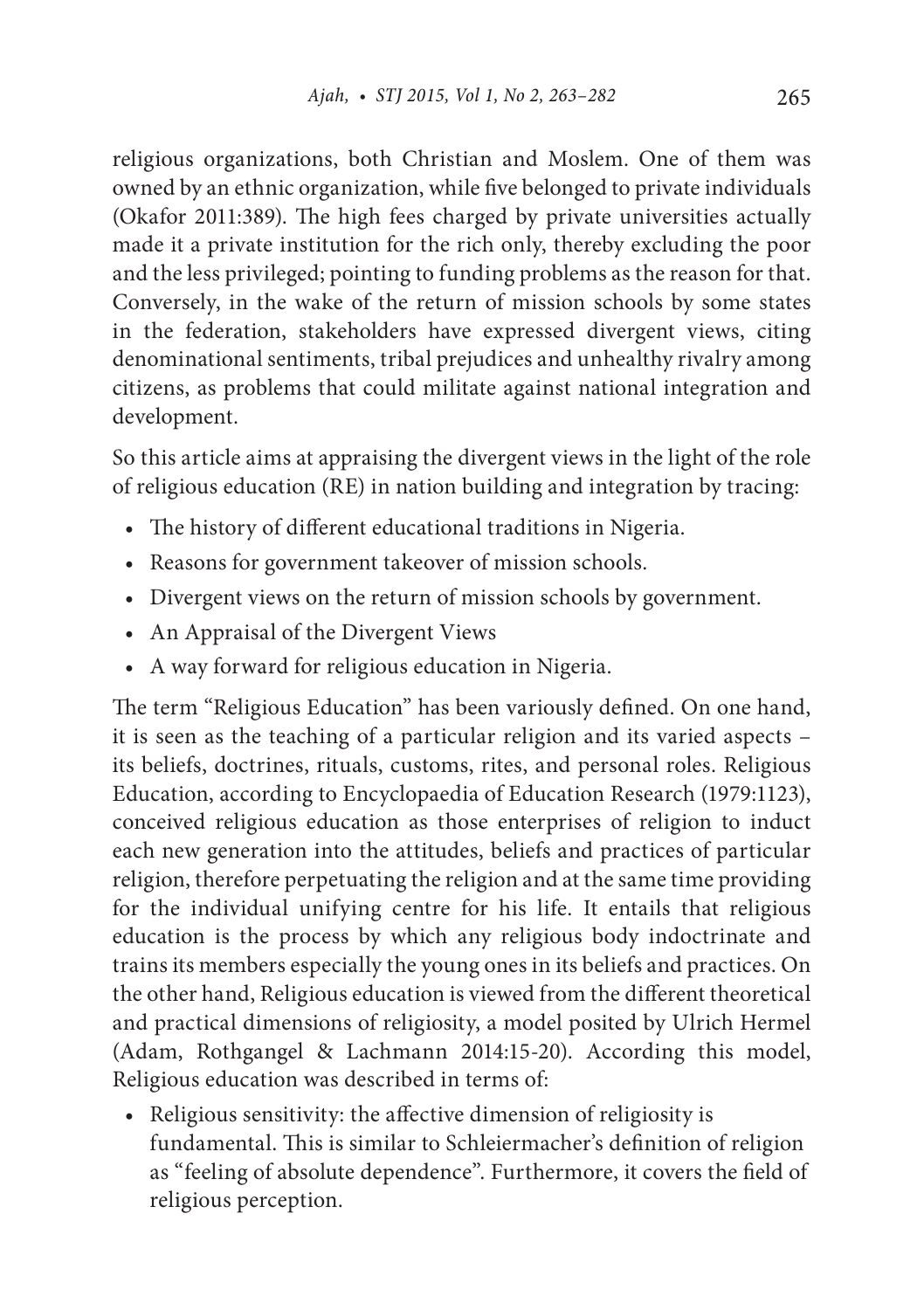- Religious content: the cognitive dimension of religiosity is, for example, documented by the creed, or in the basic knowledge of biblical texts and church historical developments.
- Religious behaviour: the pragmatic dimension of religiosity is, for instance, displayed in rites and prayers, as well as in community and humanitarian activities.
- Religious communication: the basis for this communicative dimension is a religious vocabulary and a religious grammar, to be able to, for example, articulate one's religious feelings and attitudes. The religious dialogue with different denominations, religions and world views is also part of this.
- Religiously motivated lifestyle: this is a special dimension of religiosity which encompasses all other dimensions. A differentiated evolution of the other dimensions by no means indicates that a person is motivated and willing to shape and organize their life accordingly.

While some people argue that differences in religious and non-religious belief vis-a-vis government-sponsored religious education can be a source of conflict; others argue that religious beliefs have historically socialized people's behaviour and morality, that teaching religion in school is important to encourage children to be responsible, spiritually sound adults. Education is regarded by Nigerians as the main instrument for social, political and economic development of the nation. Thus the strength, security and wellbeing of Nigeria rests squarely on the quality of education provided for the citizens. It will continue to be a great asset to many as well as a steady source of manpower supply for the national economy.

Religion is a veritable tool for teaching and inculcating moral values. Orebanjo was right when he argued that moral values can be accomplished only with the teaching of religions, either formally, informally or nonformally; which is why religious education is part and parcel of all religious practices (Orebanjo 1974:434). The exclusion of religion from education would place a big question mark on how good morals could be inculcated in the society. Also UA Ajidagba opines that Nigeria as a country is in dire need of moral regeneration and religious rebirth, hence, the successive Nigerian governments, through various educational policies, have recognised the importance of religious education (Ajidagba 1996:1).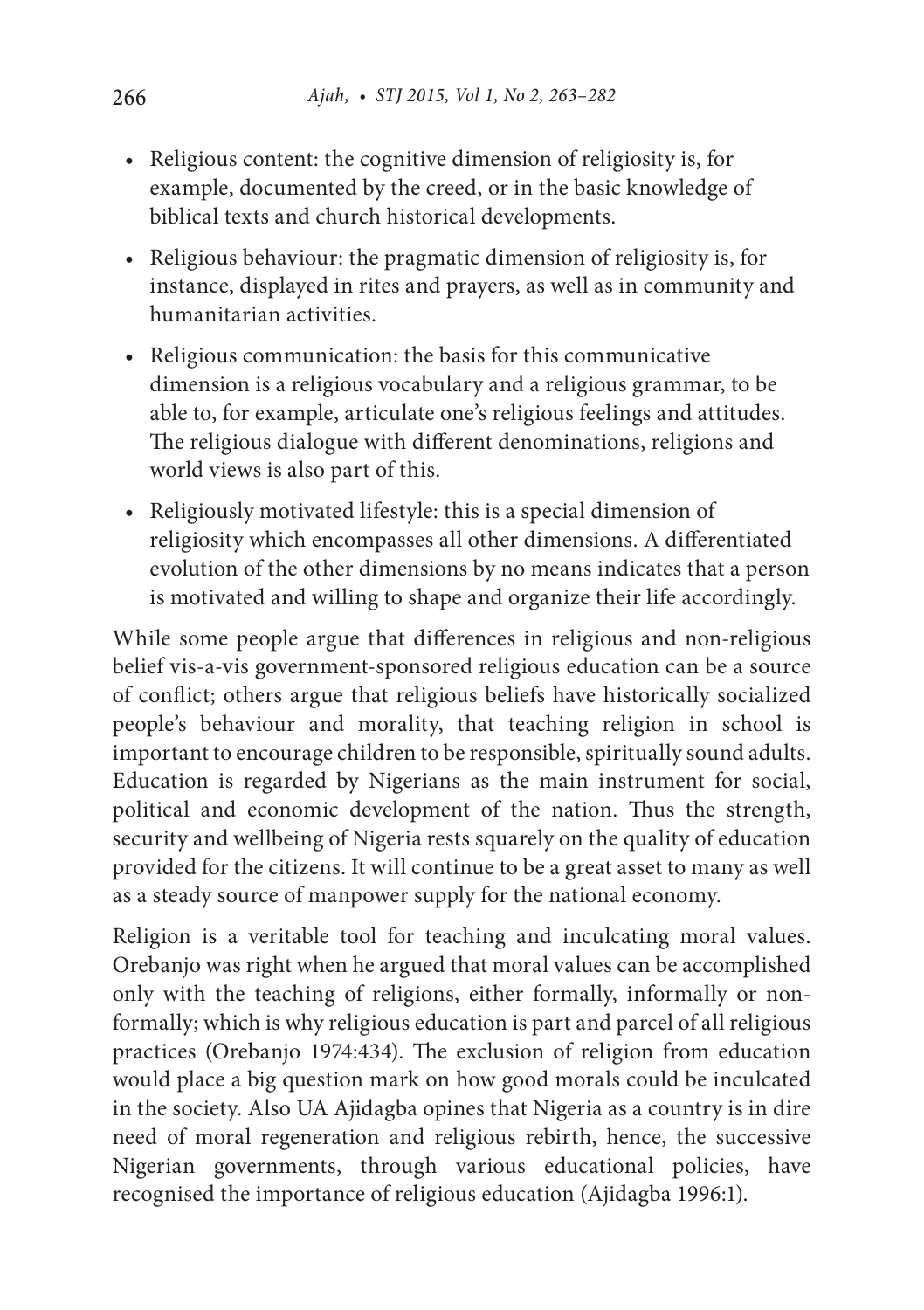Our concern in this article is not to discuss the different aspects of religious education, but to present the divergent views of individuals and groups on the Nigerian Government takeover and return of mission schools from 1970 to the present. Furthermore, the article focuses on the contributions of religious education in national development and integration in Nigeria. So the next section discusses the history of different educational traditions that have operated in Nigeria with a brief highlight of their contributions.

## **2. History of different educational traditions in Nigeria**

Three different educational traditions have operated in Nigeria namely, indigenous, Islamic and Western. Indigenous education was the earliest type of education, which was offered in the pre-literate era, within the community, by community members who possessed specialized skills or abilities in various fields of human endeavour. Here, boys were mentored by their fathers, or other masters in learning various vocations and etiquette like farming, trading, craftwork, fishing, cattle rearing, wine tapping, traditional medicine and black-smiting, etc. While girls were expected to stay back at home to learn domestic and other chores such as cooking, sweeping, weeding the farmlands, hair weaving, decorations of the body, dye production; and the like from their mothers (Mkpa 2013:1- 4). This educational tradition is sometimes referred to as precolonial or informal or tribal or community-based education in Africa. There were no schools, professional teachers and absence of students/pupils with uniforms, regimentation and permanent teachers as we have it today in Western education. There were centres for initiation and adult members of society served as teachers (Esu and Junaid 2012:1-3). Thus, traditional education, which was nurtured by traditional religions was the process by which every society attempted to preserve and upgrade the accumulated knowledge, skills and attitudes in its cultural setting and heritage to foster continuously the wellbeing of mankind (Esu and Junaid 2012:1-3).

The second type of educational tradition, Islamic learning had been established in Nigeria before the arrival of the Western type of education in the 19th Century (Fafunwa 1974:53). In the early 14th Century, Islam was brought into Hausa land by traders and scholars who came from Wangarawa to Kano in the reign of Ali Yaji (1349 – 1385). Before long, most of what later became the Northern Nigeria was islamised. Islamic education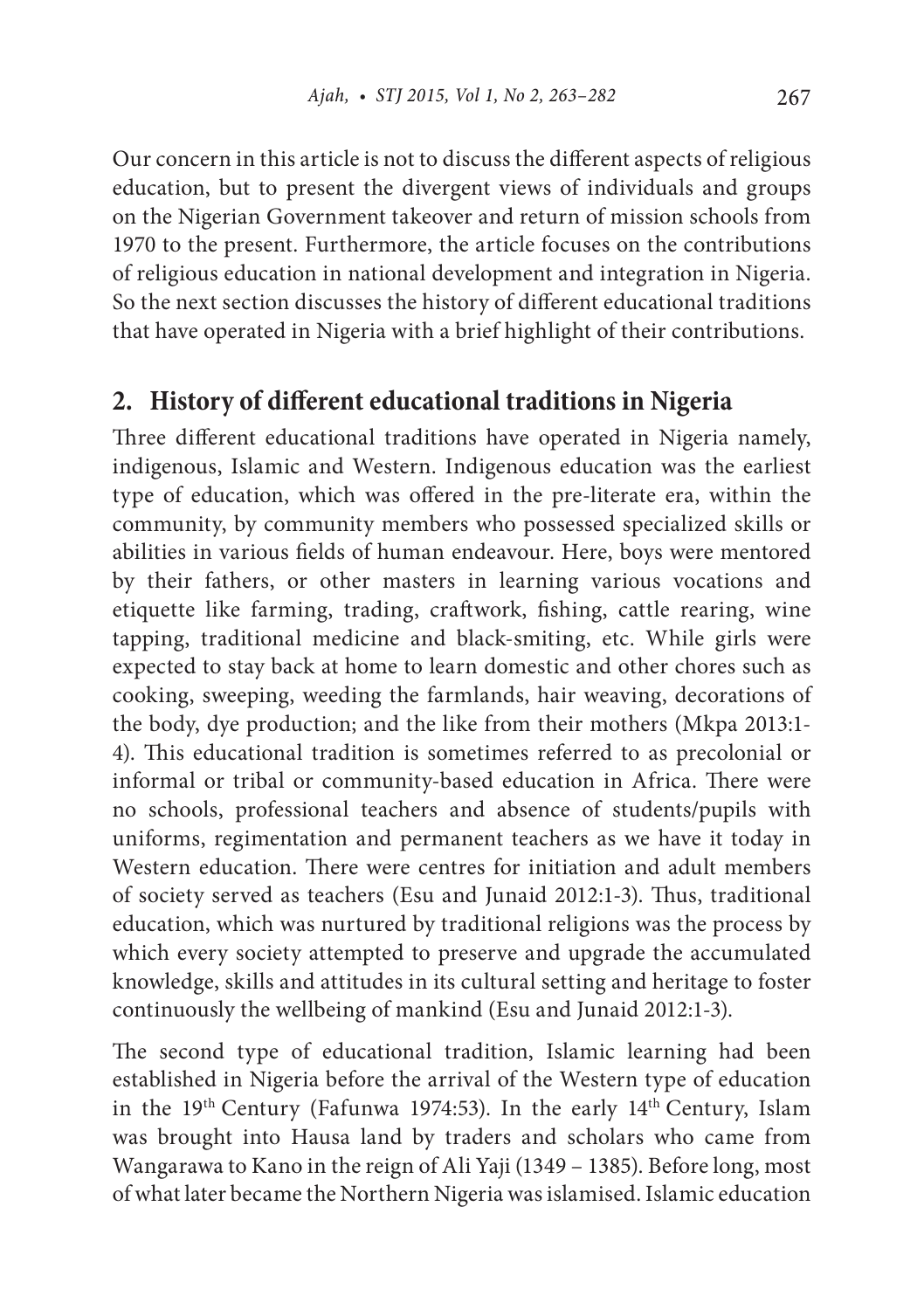brought along with it Arabic learning, since Arabic is the language of the Quran and was therefore perceived as having great spiritual value. Arabic and Islam were taught simultaneously in primary schools. As a result of the political and social influence which Islam and Quranic learning conferred on those who possessed it, many rulers employed Islamic scholars as administrators (Mkpa 2013:1-4). The efforts of Uthman Dan Fodio helped to revive, spread and consolidate Islamic studies and extend access to education also to women. Islamic studies also penetrated the Western parts of Nigeria following this time. Support for Islamic education came from some Northern Nigerian leaders, especially Abdullahi Bayero (Emir of Kano), who, on his return from Mecca in 1934, introduced new ideas by building a Law School for training teachers of Islamic subjects and Arabic as well as English and Arithmetic (Mkpa 2013:1-4). Islamic education was more or less informal in nature under the tutelage of mallams or ulama, scholars who specialized in religious learning and teaching. By 1914, it was estimated that about 25 000 Quranic schools were already in existence all over Northern Nigeria.

Western-style education was the third educational tradition that came to Nigeria championed by the Christian missionaries in the midnineteenth century. The development of this western type of education in Nigeria preceded the political unity of the nation in 1914 and subsequent independence in 1960. Wesleyan Methodist missionaries arrived in 1842, establishing a mission and a school, and in 1878, established first boys' school at Lagos and a girls' school by 1895. The Church Missionary Society (CMS) established schools at Abeokuta, Badagry, Lagos and Ibadan from 1846-1949. The Holy Ghost Fathers (The Catholic Mission) open schools at Onitsha on the east of the Niger and convent schools at Abeokuta in 1886-1892. The United Free Church of Scotland (CSM – Presbyterian) founded the famous Hope Waddell Training Institute at Calabar in 1895 in the south east. They also had an extensive educational system that covered most of the middle and lower Cross River valley in the 1900s. The Presbyterians were consistent in believing that "concerns about equality of opportunity and about the rights of individuals, not least the rights of the child, are fully consistent with the ideals that are at the heart of Christianity" (Taylor 1996: 236). In 1904 the Sudan United Mission (SUM) operated along Benue River in the north, the longest tributary of the Niger.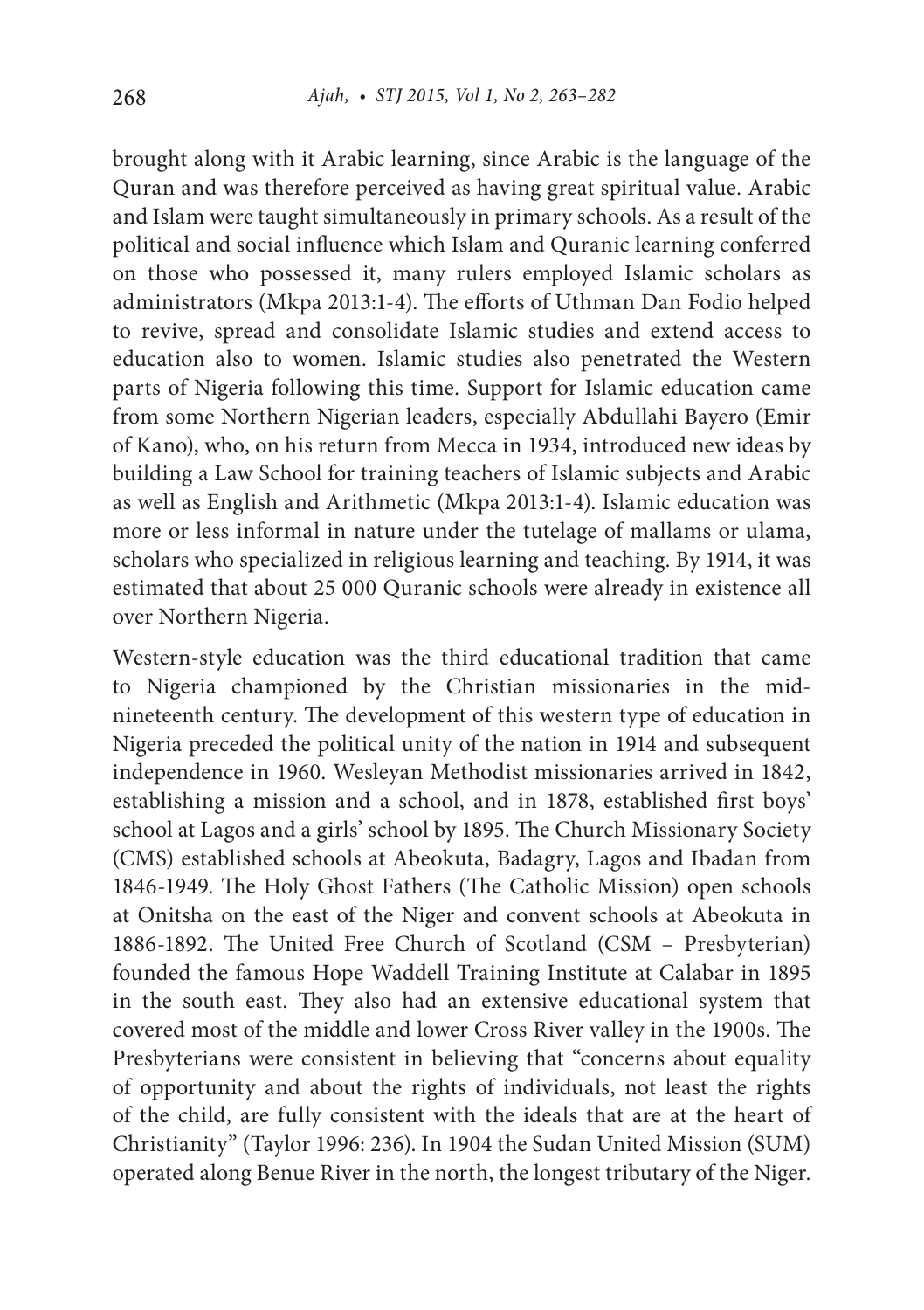They focused on evangelism, using education and medicine as handmaids of the gospel. The different Christian missions used school as an organ of religious instruction, character formation, skill acquisition and initiation into the three basic elements of reading, writing and arithmetic. Among other crucial roles of the missionary enterprise were the establishment of mission hospitals and leprosy settlements; agriculture and farm settlements and providing worthwhile training and jobs for Africans in Nigeria. The missionary team included white missionaries, a medical man, an ordained educationalist and a horticulturalist (African Missions 2010:15).

Some have commented that the rapid expansion of education, particularly in southern Nigeria, was actually the accidental outcome of missionary rivalry between Catholic and Protestant Missionaries rather than the result of an altruistic policy to provide expanded educational opportunities for the Nigerian populace (Bassey 1997:47).

### **3. Reasons for government takeover of mission schools**

Some of the reasons why the Nigeria federal government took over and nationalised all schools that were originally owned by the missions in 1970 are highlighted here. Earlier, in 1942, 97 per cent of Nigerian students were enrolled in Christian mission schools and up through the mid-1960's mission schools continued to educate the majority of children in the majority Christian Igbo (Southeast) and Yoruba (Southwest) dominated sections of the country. A desire to foster a common Nigerian identity following independence prompted the first wave of school nationalizations. The tempo increased rapidly however, following the Biafra Civil War (1967- 1970) when state governments began nationalizing church owned schools and hospitals in a move to combat tribalism (Efobi 2011:6). Also, education was regarded as a huge government venture and no longer a private enterprise (Imam 2012: 187-189).

When the military came to power in January 1966, former regions were divided into states, and placed education on a residual list. The implication of which was each state enacted its educational laws according to its educational demands. As a means of fostering national unity, the federal Government established unity secondary schools called Federal Government Colleges, one in each state in which youths all over the nation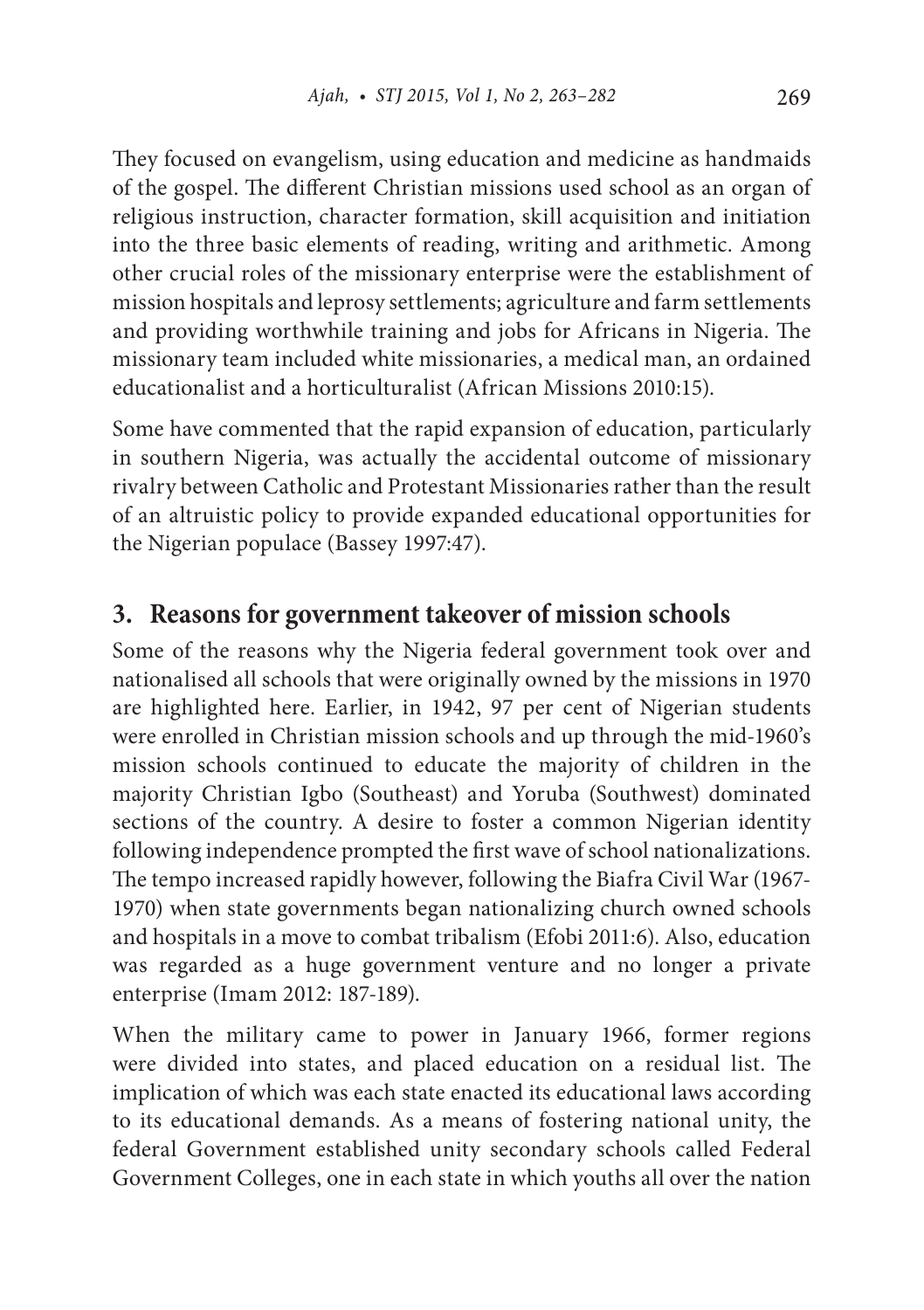vigorously competed for admission through a nationally administered common entrance examination (Abdullahi 2012:4).

In 1969 the National Curriculum Conference was convened which reviewed the educational system and its goals, and identified new national goals for Nigeria which would determine the future and direction of education in the country. The conference was the first national attempt to change the colonial orientation of the Nigerian educational system and promote national consciousness and self-reliance through the education process (Imam 2012:187-190). In order to consolidate on the gains of the curriculum conference, in 1973, the Federal Government instituted a seminar of distinguished experts to deliberate on a truly Nigerian national educational policy. This body also included a wide range of interests including the representatives of Muslim and Christian organizations in Nigeria. The report of the outcomes of the Seminar, which after due consideration by the States of the Federation and other interest groups was presented as the draft National Policy on Education (FRN 1981:17).

In 1970, the Federal Government took over mission schools as education was regarded as a huge government venture and no longer a private enterprise. Part of the reasons for the take-over was 'to provide stability, satisfy people's basic educational and national needs, combat sectionalism, religious conflict and disloyalty to the cause of a united Nigeria' (Fagbunmi 2005:1-7; cf. Imam 2012:187-190). By 1976, when the states of the Federation were increased to nineteen, each state promulgated an edict for the regulation of education, and its provision and management. Each state also amended the Federal education law when necessary, which resulted in all the states' edicts having common features, such as state take-over of schools from individuals and voluntary agencies, using similar curriculum and the establishment of school management boards as well as a unified teaching service (Fagbunmi, 2005:1-7).

The issue of school takeover actually started with East Central State, which was the worst affected from the Nigeria civil war. It began in 1970 with the administration of Mr. Ukpabi Asika (a civilian administrator appointed by the military government). Commentators still argue whether or not government succeeded in their mandate to carry out the three Rs, namely: reconstruction, rehabilitation and reconciliation of eastern Nigeria (Obibuaku 2005:1-3).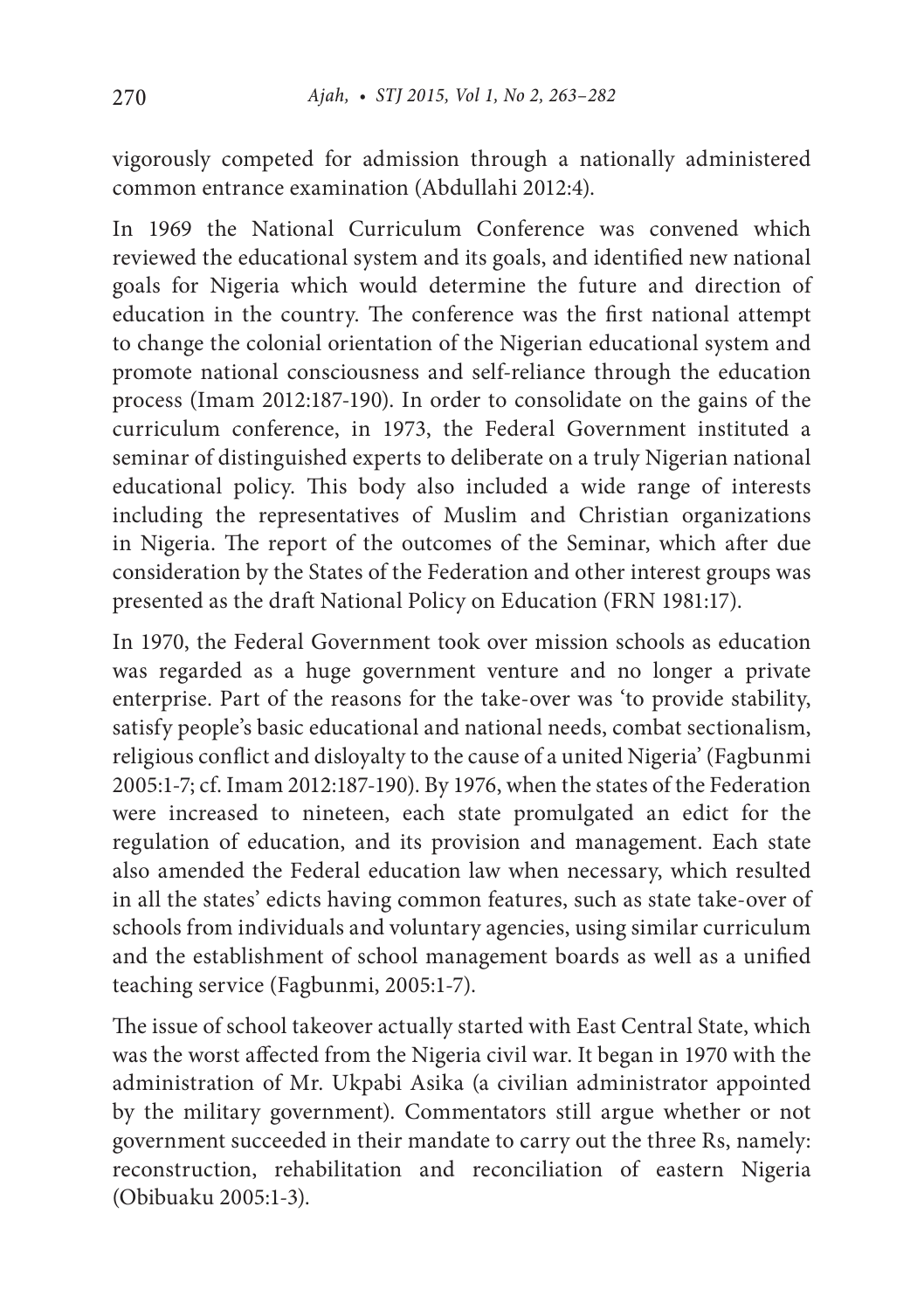The takeover of school by the government was not essentially a bad idea because of the initial successes registered. But the failure of government to adequately fund education and improve the condition of the schools created burden, including the failure of moral standard and discipline. New private schools were opened by individuals and religious groups, and they were no law working against it, and somehow introducing a complexity in the school system in Nigeria. Interest groups mounted pressures on the States to return schools to their former owners.

### **4. Divergent views on the return of mission schools by government**

The first state to return mission schools was Lagos State in 2001. The state did this with the hope of seeing quality of education improve. Some of the states which returned schools to their original owners were Imo, Ogun, and Plateau, Anambra, and Abia. It was reported that the southern state of Anambra returned 1,040 primary schools to their original church owners, while neighbouring Delta handed over 40 schools. Some of these schools were returned without the repelling or amending of the laws that instituted the takeover of schools by government. For example, the administration of Otunba Gbenga Daniel (Ogun State) returned 23 public secondary schools through a Memorandum of Understanding (MoU) between the state government and owners of the mission schools. Meanwhile, a Memorandum of Understanding (MoU) is not a law and cannot amend or repeal a valid law (Kalu 2011:5). In this light, the whole exercise was faulted, claiming that the current trend in the return of mission schools stands on a false foundation, which an ambitious regime could overturn any day.

Most government teachers have refused employment in the returned schools, protesting that church operators were too strict and profitoriented. The National Union of Teachers (NUT) faulted the decision of states government to return public schools to missionaries, threatening to go on strike if the decision was not reversed. The union described the decision by the governors as a violation of the Compulsory Free Universal Basic Education Act 2004, and a total disservice to the nation. They argued that in an era when most governments in the world are progressively moving towards mass education through public funding, the Nigerian states governments are all out at returning education to elitist project,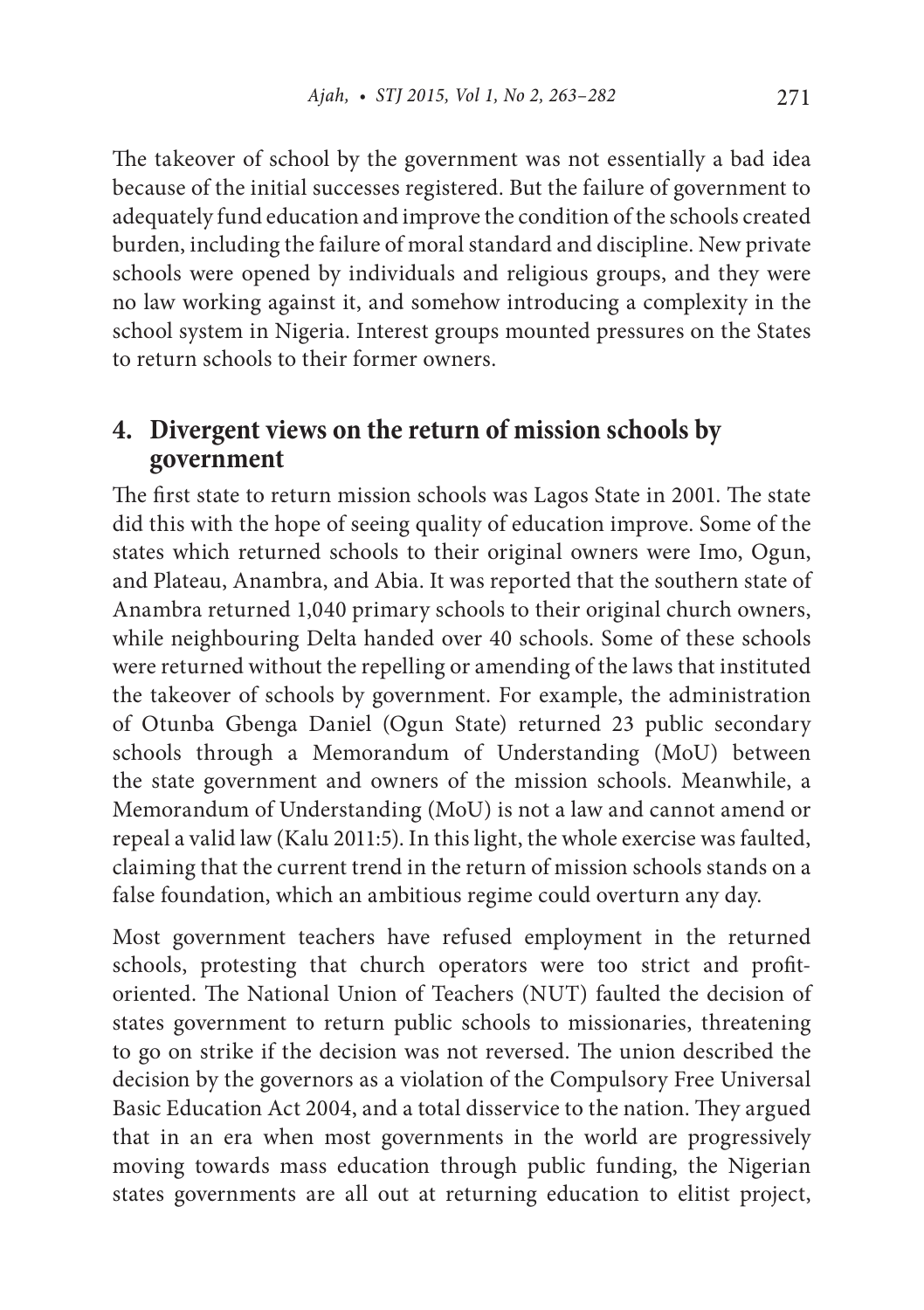undeserving for the children of the poor masses. This view believes that the recourse to handing over primary schools is an attempt at commercializing universal basic education, which is dangerous to national development. So the NUT opposed the decision of returning public schools to the missions on the premise that it would subject parents and teachers to the whims and caprices of the missionaries. This stand was supported by the Nigeria Labour Congress – NLC (Osuagwu 2012:8).

Many church families complain they cannot afford to enrol their children. One of the placards carried in a recent protest against the return of schools to missionaries in Abeokuta, Ogun State reads: "Missionaries are now Capitalists." According to them:

These schools are not for the poor; they are too elitist, even members who donated toward their establishments cannot send their children there. They should have told us they are running profit-oriented schools from the outset instead of using the word mission to raise money, get public support, and turn around to become unaffordable.

#### (*Christianity Today* 2012:1-2)

Another argument being canvassed against the return of mission schools is that it has produced a dangerous negative impact in the educational sector and has reduced enrolments drastically. For example, in Abeokuta South Local government, where six schools were said to have been handed over to the original owners by the government, the total school enrolment of these schools in 2008 was 12 663. But by 2010, after the hand-over, students' enrolment dropped drastically to 401 for the simple reason that school fees were high. Consequently, 12 262 students could not get access to secondary education. In Ijebu Ode, enrolment dropped from 8 729 in 2008 to 876 by 2010 (Kalu 2011:5).

On the other hand, different religious groups have countered the opinions of those who argue against the return of schools to their former owners. They argue that mission schools are better equipped than public schools, and their students outperform their public counterparts on tests. That if they would continue to offer quality education and remain at the cutting edge, then somebody must pay. Early mission schools were free or highly subsidized because they were funded by foreign missionary agencies (*Christianity Today* 2012:1-2).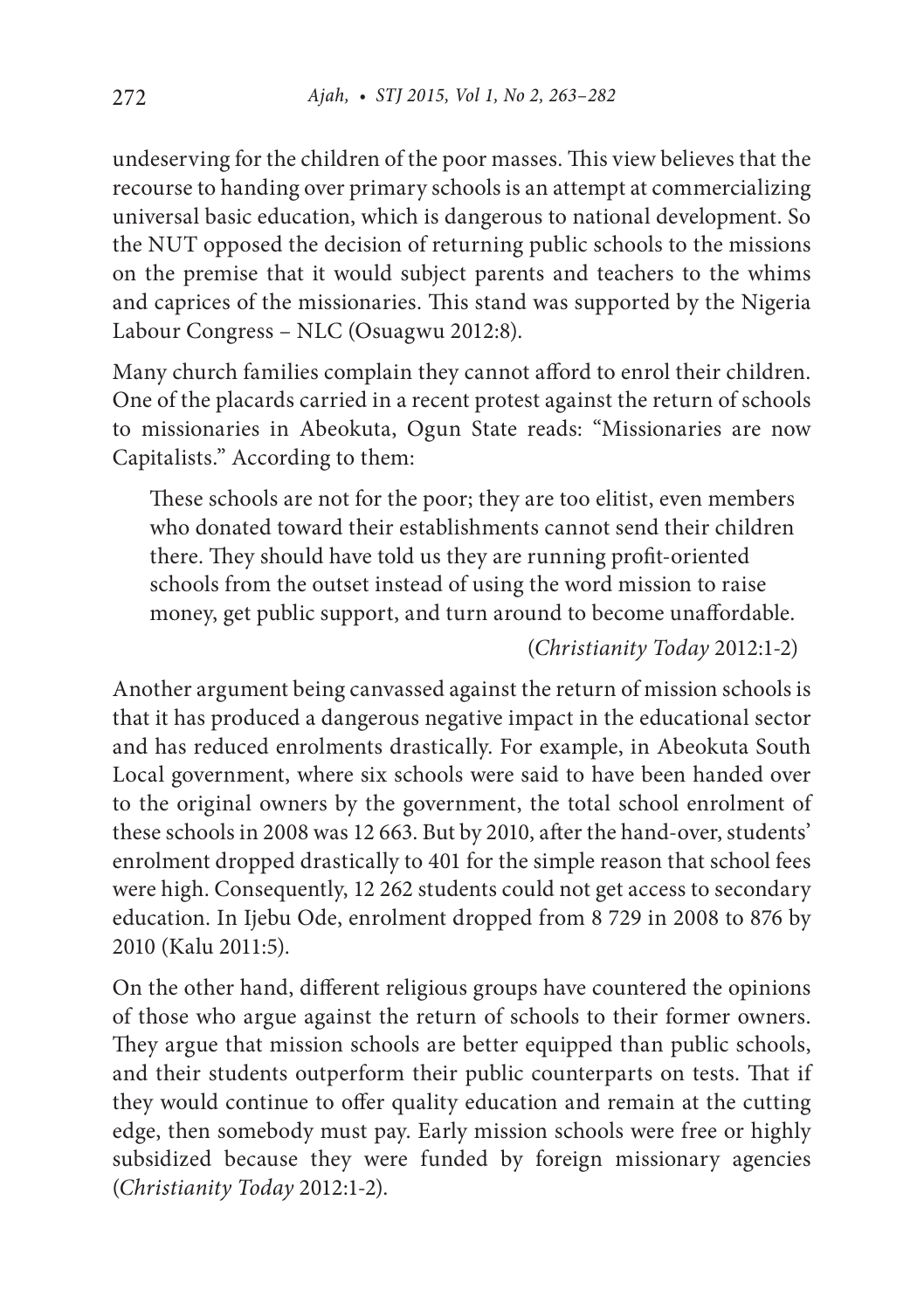Cardinal Onaiyekan posited that the takeover of missionary schools by state governments was wrong in the first place as it did not help the sector, given the steady decline of standards and morality. That what the government should have done was to collaborate with the owners of such schools and assist in whatever way possible, and not an outright takeover. He said:

The missionaries should be allowed to run their schools, so that we can properly bring up our children in the right way possible. Until this is done, the schools will continue to yearn for a return to their original owners just as the standards in our education sector will continue to deteriorate. That is why it has become imperative for state governments to return the missionary schools to their rightful owners without further delay.

(Onaiyekan 2013:4)

Some state governors commented in favour of return of mission schools to their owners. Examples are Abia State governor, Theodore Orji, who handed over 19 schools, and said that other schools compulsorily acquired will be handed over to their owners in due course, adding that the exercise was not limited to secondary schools but would later be extended to the primary schools. He lamented that discipline, morality as well as the standard of education had fallen since the takeover of schools by government in the 1970's (Onyekwere 2012:11). Similarly, Governor Peter Obi of Anambra state said:

The collapse of education in the state is directly connected with the takeover of schools owned by the missionaries, churches and voluntary organisations in 1970. That singular exercise signalled the disappearance of morality and building of character from our school system. This can no longer be allowed.

(Uzodinma 2013:2)

Furthermore, Governor Peter Obi made good his promise by donating N733 million to Catholic and Anglican churches to run schools handed back to them (Uzodinma 2013:2). An editorial in ThisDay Newspaper, Lagos applauded the return of mission schools. It noted that it was "concerns about national cohesion" that prompted the "summary usurpation of proprietary rights over private schools by government" in the 1970s. However, "whatever goodwill" the government expected from seizing the schools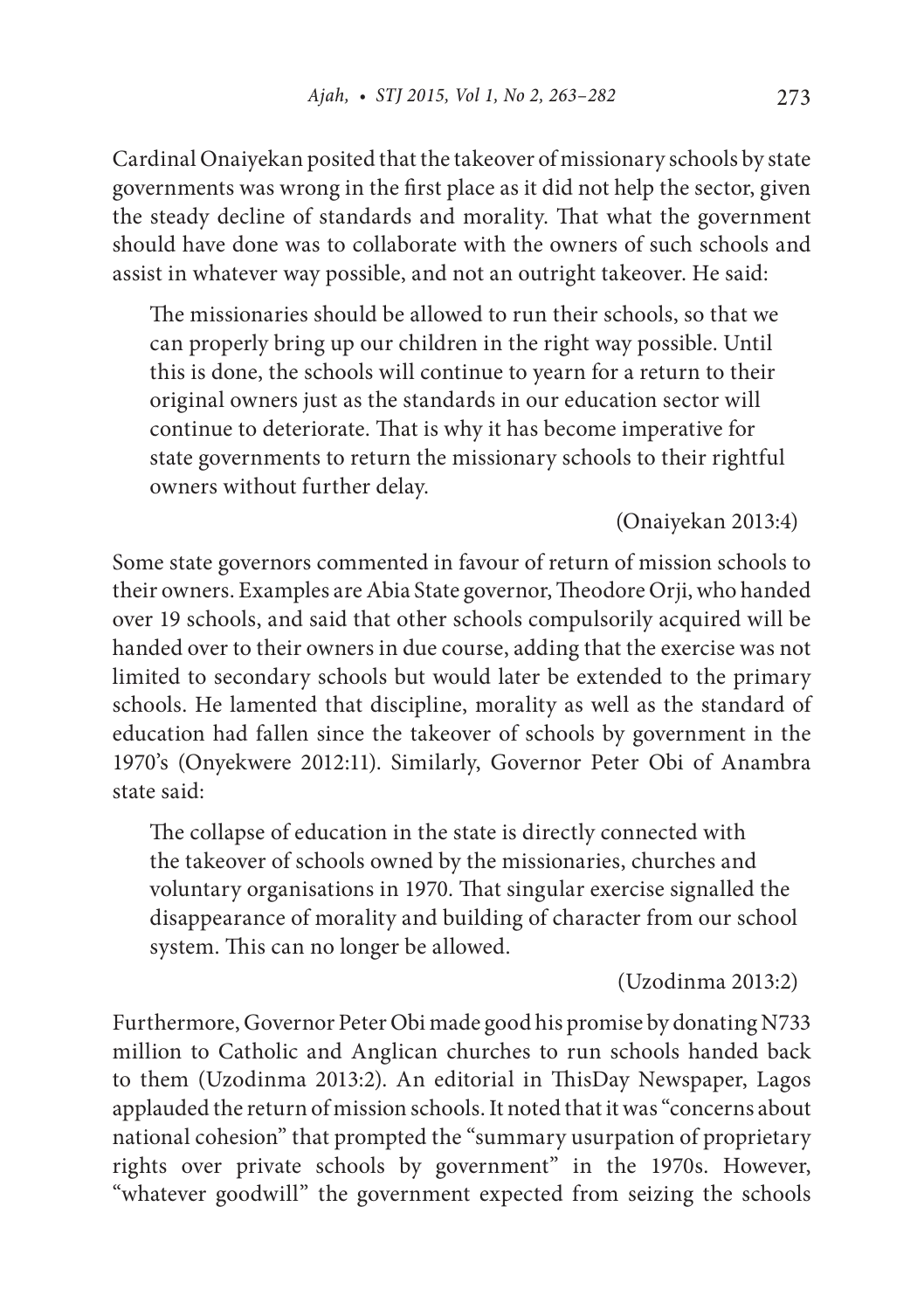was lost by its "failure to compensate the original owners of the schools, or treat them with respect during the take-over process." Nationalization also saw a "collapse of values of discipline and staff integrity" and a "precipitous decline of academic standards." ThisDay called "for the return of schools to their original owners" as a way to stem the collapse, but urged the government not to wash its hands off education, and called for a uniform system of school inspections to ensure quality education for all Nigerians (*ThisDay* 2012:3).

### **5. An appraisal of the divergent views**

From the foregoing, it is obvious that proponents for the return of mission schools to their original owners were mainly religious groups and some state governors; while those who opposed the idea were mainly employees like teachers in the school system, and beneficiaries of public education, like parents of pupils and students. The divergent views were shaped by their different contexts or by the situations they found themselves.

Analysing the views, Onyekakeyah (2013:18) was right when he observed that some state governments decided to hand over the schools by compulsion rather than reason. Over the years, mounting pressure by interest groups on the states to return the schools to their owners led to this turn of events. Besides, the failure of government to adequately fund education and improve the condition of the schools created burden. Apparently, the state governments, which appeared over-burdened, found the demand for handover of schools a ready escape route from the statutory responsibility of catering for the schools. Thus, by handing over hundreds of schools to the churches, they have lesser burden to carry on the education front. They thought this would be a solution but it has created new problems.

It is a fact that the collapse of education in terms of standards and morality in Nigeria could be traceable to the Government takeover of mission schools; it is also a fact that bad governance and corruption contributed to the collapse of not only education, but every other institution or sector in the Nigerian experience, as we can see the collapse of Nigeria Telecommunication (NITEL), National Electric Power Authority (NEPA), which became Power Holding Company of Nigeria (PHCN). The Postal System and Railway System have not fared better. Even as an Oil Nation,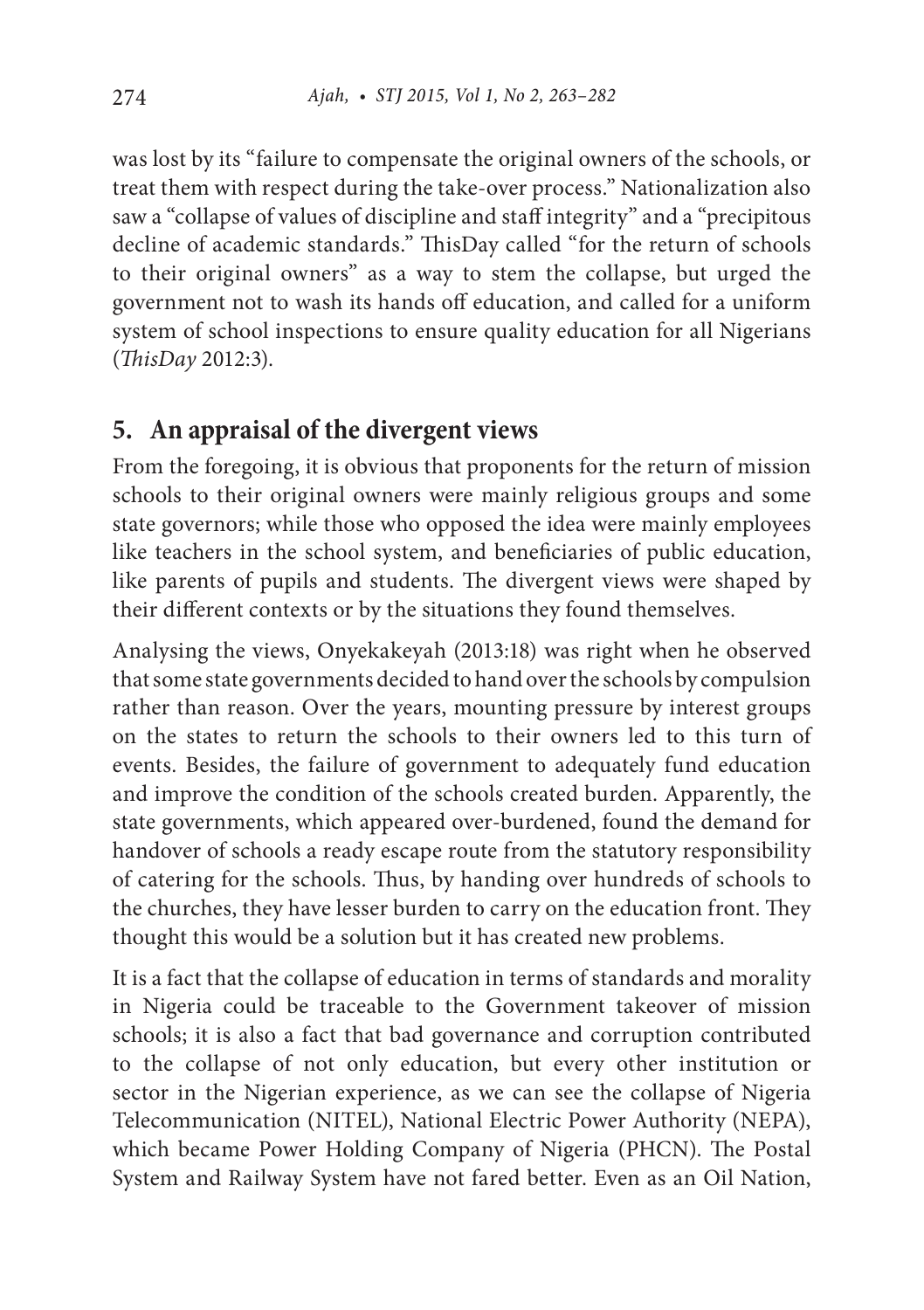Nigeria has little or nothing to show for it as one of the highest oil producers in the world. So, system collapse in Nigeria did not affect only education; it affected every aspect of Nigeria's parastatals.

It should be remarked that the mission schools today cannot be compared to what they were before in terms of funding and orientation. The European missionaries used the mission schools as an agent of conversion to Christianity, and they funded it from their home fronts, making education either free or highly subsidized. But the situation is different today because the western missionaries have gone back with their funds. The "Moratorium debate" is still fresh in our memory. John Gatu's controversial paper in 1971, "Missionaries go home!" has continued to provoke interest and concern among emerging African scholarship. His focus was on the question: "why are mainstream African Churches unable to assert themselves in ecumenical foray?" He traced the cause of this shortcoming to the domination of such Churches by missionary personnel and funds. He suggested therefore that the missionaries should withdraw themselves and their funds, so that African Churches could cultivate their own selfunderstanding without the tutelage of foreign missionaries and mission boards (Gatu 1971:11). A host of other African scholars have expressed their discomfort on the dependency syndrome of African Churches. E.M. Uka (1989:252) wondered why Africa was still so dependent on western churches and other agencies after over a century of missionary enterprise in Africa. His emphasis was on changed relationships, and not on cessation of relationships (Uka 1989:250). Furthermore, Ogbu U. Kalu (1975:15-16) posed a similar question, "Why are churches in Africa…still needing to climb on someone else's shoulders to watch the parade." He argued that Africa's problem is not genetic nor the product of a non-viable environment, but that of a victim of exploitation and political enslavement. The end products were Churches which could not stand on their feet, and a relationship which made aid the glutinous agent for maintenance of a dependent relationship (Kalu 1975:18).

In the light of the above, running a mission school today in Nigeria as it was done before, with the hope of getting aids from abroad would tantamount to a misnomer. This is why most of the mission schools are becoming very expensive in a bid to raise funds, thereby reducing enrolments drastically, and making the schools an elitist enterprise. Considering the effort of the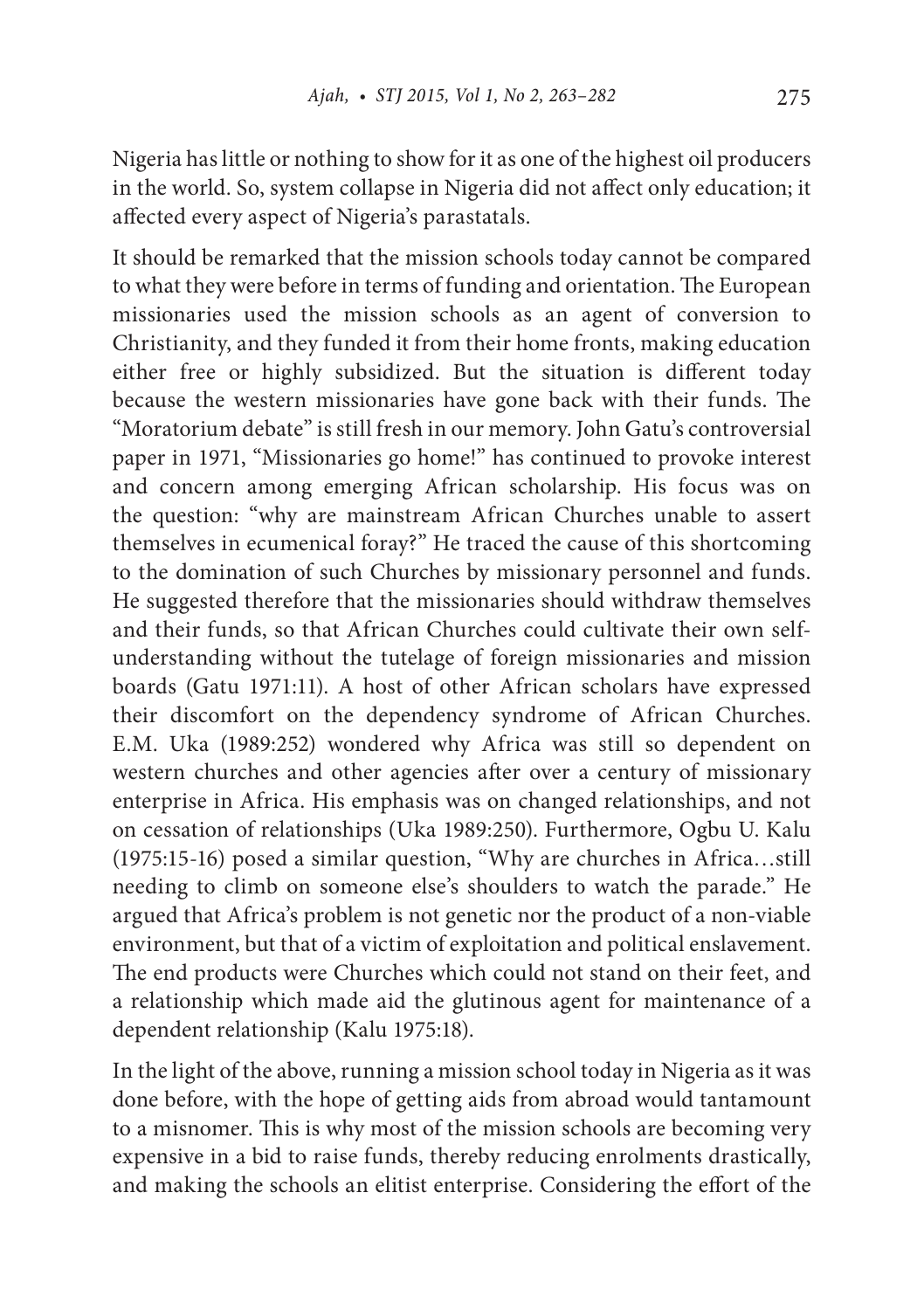government towards universal education where there is little or no fee, returning schools to institutions that charge exorbitant fees and thereby discouraging people from going to school is counter-productive. Why should children in church schools be paying exorbitant fees when their mates in government schools are paying nothing and at the same time receiving free books, uniforms and other materials under the Universal Free Education policy? The outrageous fees being charged by church-owned universities when federal and state universities are comparatively free, illustrates the imminent danger of return of schools to churches and private individuals if it is not properly thought through (Onyekakeyah 2013:1-3).

On the other hand, it was wrong for the government to have appropriated schools without due compensations, which some state governments are trying hard to atone for today. This atonement by state governments is belated, because it looks like they have found an escape route to shy away from their responsibilities, just because of a call from few pressures groups on the return of mission schools. Collaborating with the private bodies in education should have been the ideal thing, instead of an outright appropriation. In that process, Government should have streamlined its education policy to require religious bodies and private individual to operate within the framework of government schools. The adoption of Public Private Partnership (PPP) by the federal government is a good indicator that it can collaborate with religious groups and individuals in education (Ward & Ariguzo, 2006:17).

### **6. A way forward for religious education in Nigeria**

The role of religious education in national development cannot be overemphasized. Ozigi and Ocho (1981:33-35) had noted that even though the Christian missionaries' major objectives of establishing schools were the propagation of Christianity, their greatest legacy was their educational work and development of indigenous languages into writing. They summarized the contributions of religious education brought by western missionaries as follows:

• Preservation through translation and writing of major Nigerian languages, examples include: Igbo, Yoruba, Efik, Nupe, Hausa, etc., thus creating linguistic homogeneity. For instance, we have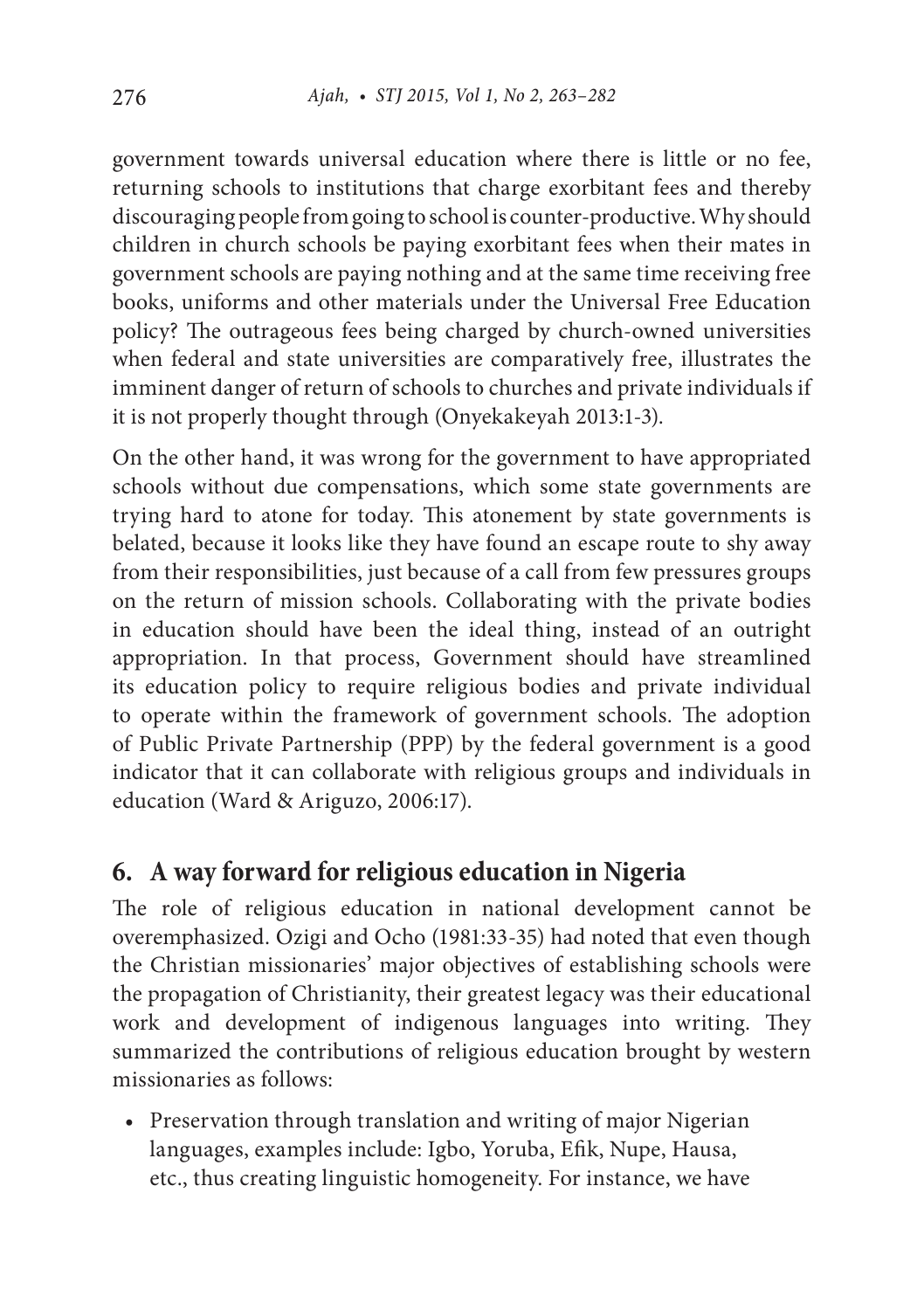what is called "The union Ibo" into which the Bible was translated synthesized three major indistinguishable dialects. This became a bond unifying the third largest West African tribe.

- Facilitation of political, social and moral development of the Nigerian people. For example, the Hope Waddell Training Institution (HWTI), Calabar – a Presbyterian Institution, provided early incubation for budding nationalist politicians; many Nigerian statesmen can trace their beginnings to staff-supported school debates there. Frontline Nigerian politicians and nationalists like Dr Nnamdi Azikiwe, first Nigerian president; Sir Francis Akanu Ibiam, HWTI's principal at independence, and the Eastern region's first Nigerian governor; Dr Mbadiwe, federal minister of Communications and Aviation; and Dr Eni Njoku, minister of Mines and Power, and the first indigenous Vice-Chancellor, University of Lagos, etc. were among the people that influenced the shaping of Nigeria nation.
- Creation of law and order in places of inter-tribal wars and anarchy, which ensured the suppression of abominable crimes repugnant to Christian morality. Example: Mary Slessor championed the abolition of killing of twins in the South Eastern part of Nigeria.
- Forestalling insecurity by ensuring safety when travelling without the risk of being harmed or enslaved as was the case in Yorubaland or Iboland before the coming of the missionaries.
- Contribution to social and moral regeneration through churches, schools and health services as well as preventing the demoralization of society. Character training was emphasized along with spiritual development, starting from primary education for converts, who felt that further education would secure them secular work and improve their social standing.

For religious education to thrive as an agent of national development and integration in our contemporary Nigeria, this article recommends the following:

1. To ensure that justice is done in the return of mission schools to their original owners, the law on take-over of such schools should be repealed or amended in line with the new policy of federal government, in order to forestall a future subversion of current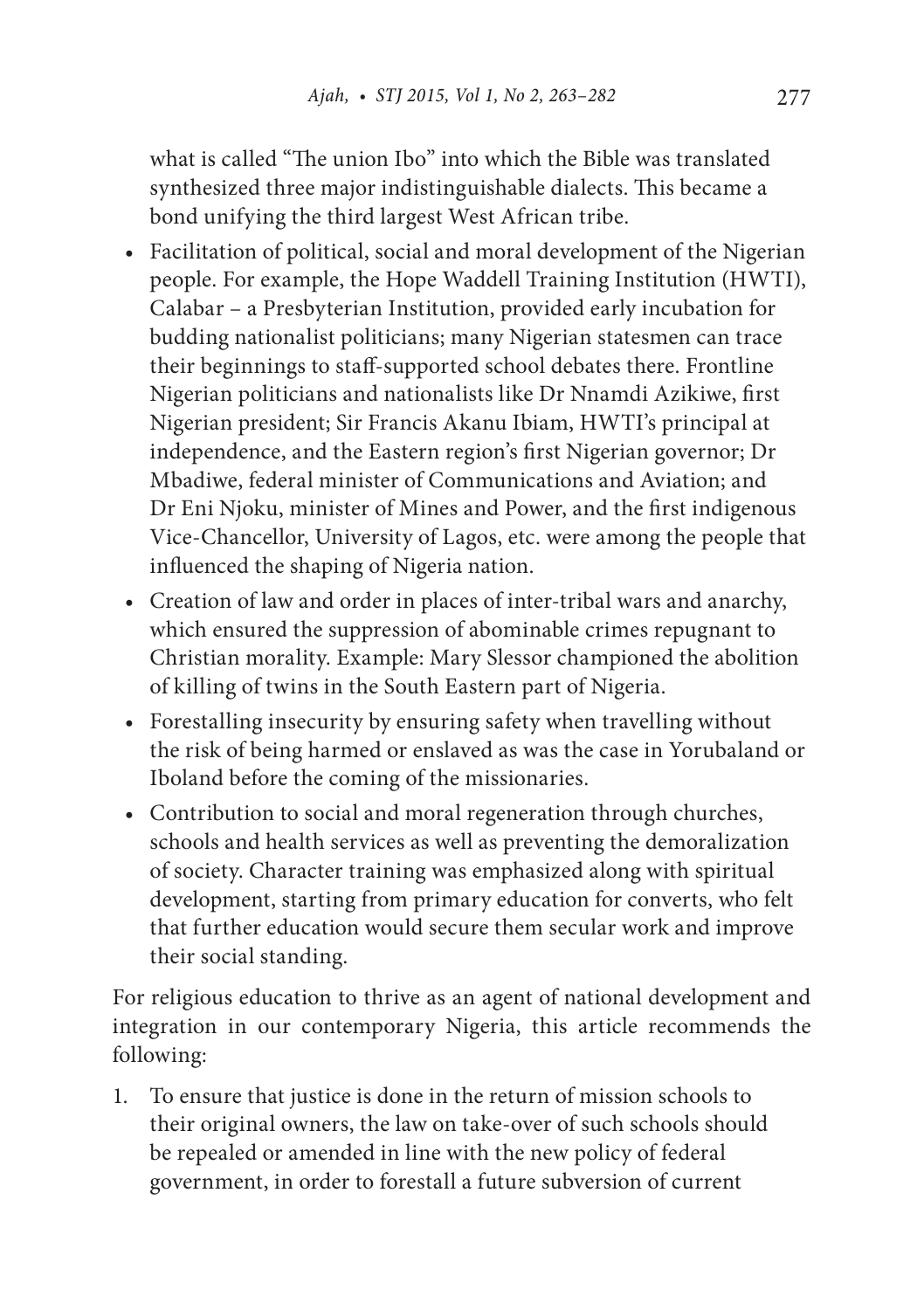MoUs with the government on the return of mission schools by an ambitious regime.

- 2. In order to protect the equal rights of all learners gaining access to education, and to forestall the problem of low enrolments, religious bodies and individuals should appreciate the fact that government alone cannot fund and coordinate education. They should follow the footsteps of early mission schools and not turn education into a commercial venture. 19th century mission schools stood for social integration, provision of literacy, medical care and agriculture to the average person in the society with little or no contribution from the beneficiaries. The adoption of Public Private Partnership (PPP) by the federal government is an indicator that government needs help. Also, the government should not hands-off funding of education, as the action of some state governments suggests today. They should continue to partner with religious bodies and individuals.
- 3. Every religious education in Nigeria should recognize the rich and diverse religious heritage of the country and should adopt a cooperative model that accepts the rich heritage and the possibility of creative interaction between schools and faith, protecting the youth from religious discrimination or coercion. Learning about religion in these schools should be different from the religious instruction and religious nurture provided by the home, family, and religious community. Religious institutions should explore ways of avoiding or curbing religious fanaticism or extremism. They should aim at creating an integrated and informed community that affirms unity in diversity.
- 4. Religious education can be extended to the teeming population or adherents of different religions through the adoption of Open and Distance Learning (ODL) option of literacy and empowerment, which may be more flexible and less expensive; the present traditional face to face method of education delivery is very expensive, highly restrictive and discriminatory.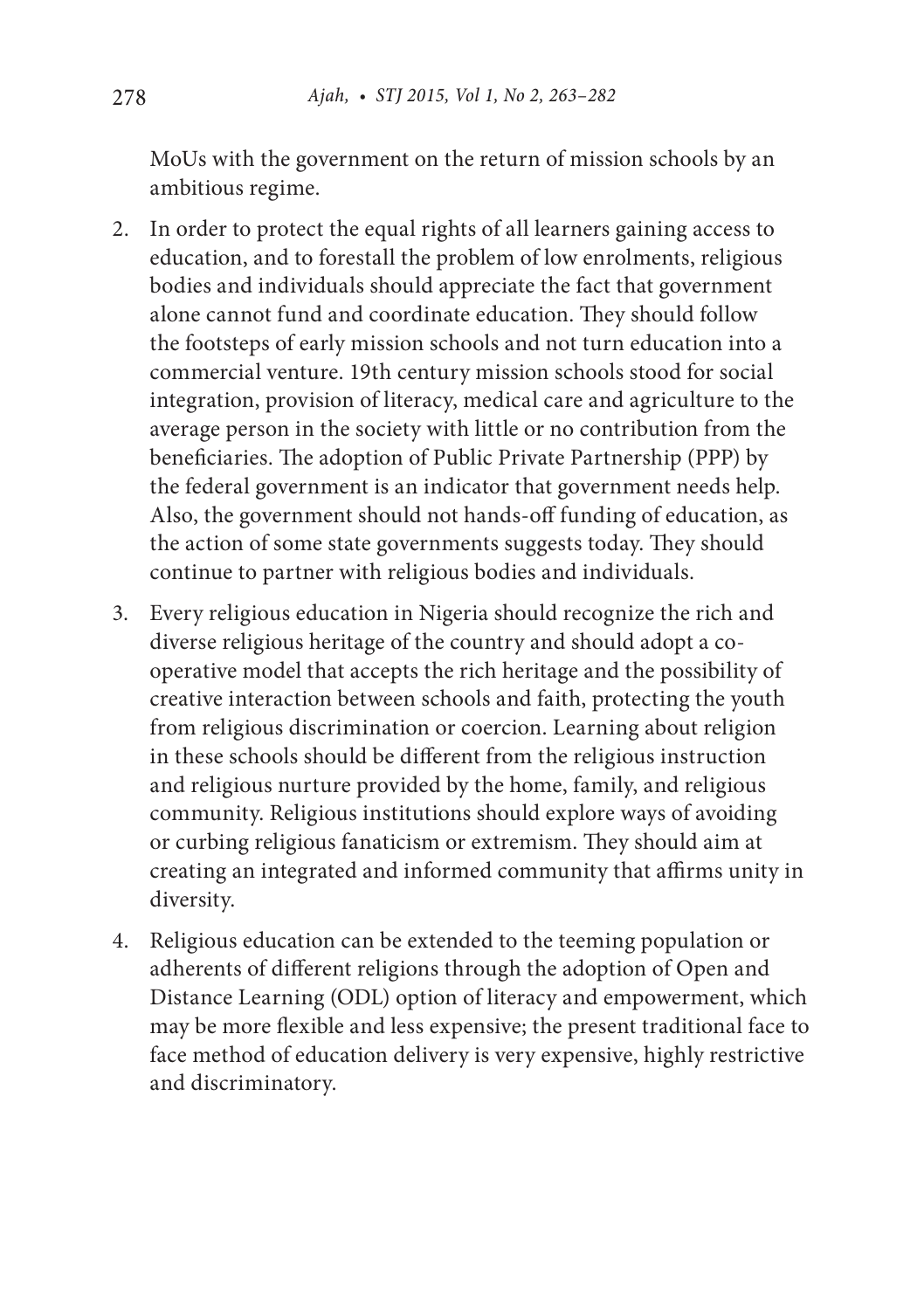#### **7. Conclusion**

This article discussed the divergent views on the Nigerian government takeover and return of mission schools, and the role of religious education (RE) in nation building and integration. Whereas most people argue that the sudden takeover of the schools by the government brought about the collapse of education that was hitherto reputed for high standards in learning and morality, others (especially teachers and parents) argue against the return of the schools to voluntary agencies, citing outrageous school fees, denominational sentiments, tribal prejudices and unhealthy rivalry among citizens, as problems that could militate against national integration and development. By tracing the history of different educational traditions in Nigeria; examining the reasons for the government takeover of mission schools; enumerating and appraising the divergent views on the return of mission schools by government; and suggesting a way forward for religious education in Nigeria, the article concludes that in order to protect the equal rights of all learners gaining access to education, and to forestall the problem of low enrolments, religious bodies and individuals should appreciate the fact that government alone cannot fund and coordinate education. They should take a cue from the 19th century mission schools which bore reasonable costs in providing education to the masses, and should not turn education to a mere commercial venture, but should respect the values they stand to impact through religious education.

# **Bibliography**

- Abdullahi, OE 2012. *Secondary Education in Nigeria.* Ilorin: University of Ilorin.
- Adam, G, Rothgangel, M, Lachmann, R (Eds) 2014. *Basics of Religious Education.* Gottingen: Vandenhoeck & Ruprecht unipress, pp. 15-20. [Online] www.vr-unipress.de/ [Accessed: 13/11/15]
- African Missions 2010. "African Missions, Education and the Road to Independence: The SUM in Nigeria, the Cameroons, Chad, Sudan and Other African Territories." [Online] http://www.ampltd.co.uk/collections\_az/ sum-1/description.aspx [Accessed: 25/1/13]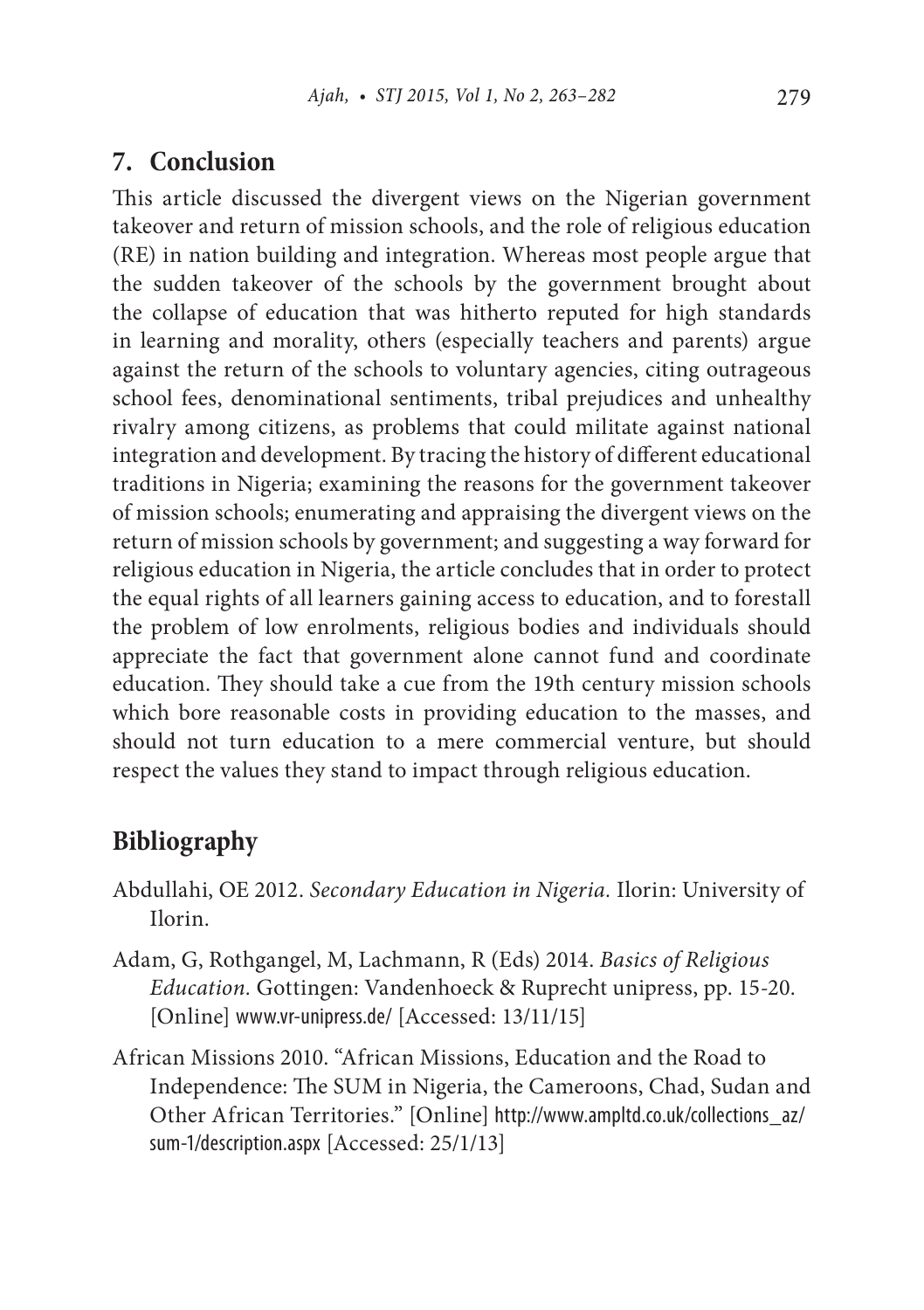- Ajidagba, UA 1996. *Religious Studies Education.* Ilorin: University of Ilorin.
- Bassey, MO 1997. "Missionary Rivalry and Educational Expansion in Nigeria, 1885-1945." [Online] mellenpress.com/mellenpress. cfm?bookid=1633&pc=9 [Accessed: 13/7/13]
- Berman, EH 1974. "African Responses to Christian Mission Education: African Studies Review, Vol. 17, No. 3, pp. 527-540; (…). [Online] http://www.jstor.org/stable/523799 [Accessed: 13/8/13]
- *Christianity Today* 2012. "Fury over mission school fees." [Online] http://www.christianitytoday.com/ct/2012/june/nigeria-fury-over-fees.html [Accessed: 25/1/13]
- Efobi, C 2011. "Mission schools returned by state govts in Nigeria." *The Church of England Newspaper,* December 2, 2011, p 6.
- *Encyclopedia of Education Research* 1969. "Religious Education". New York: Harper and Row. p1123.
- Esu, A. and Junaid, A. 2012. "Nigeria Educational Development: Traditional and Contemporary." [Online] www.onlinenigeria.com/ education/?blurb=536 [Accessed: 3/6/13]
- Fafunwa, AB 1974. *History of Nigerian Education.* London: George Alien & Unwin Ltd.
- Fagbunmi, M 2005. "Historical Analysis of Educational Policy Formulation in Nigeria: Implications for Educational Planning and policy". *International Journal of African and African American Studies,* 4(2):1-7.
- Federal Republic of Nigeria 1981. *National Policy on Education.* Lagos: NERDC Press.
- Gatu, J 1971. "Missionary, Go home!" *The Church Herald,* Nov 5, 1971.
- Imam, H 2012. "Educational Policy in Nigeria from the Colonial Era to the Post-Independence Period." *Italian Journal of Sociology of Education,* vol 1.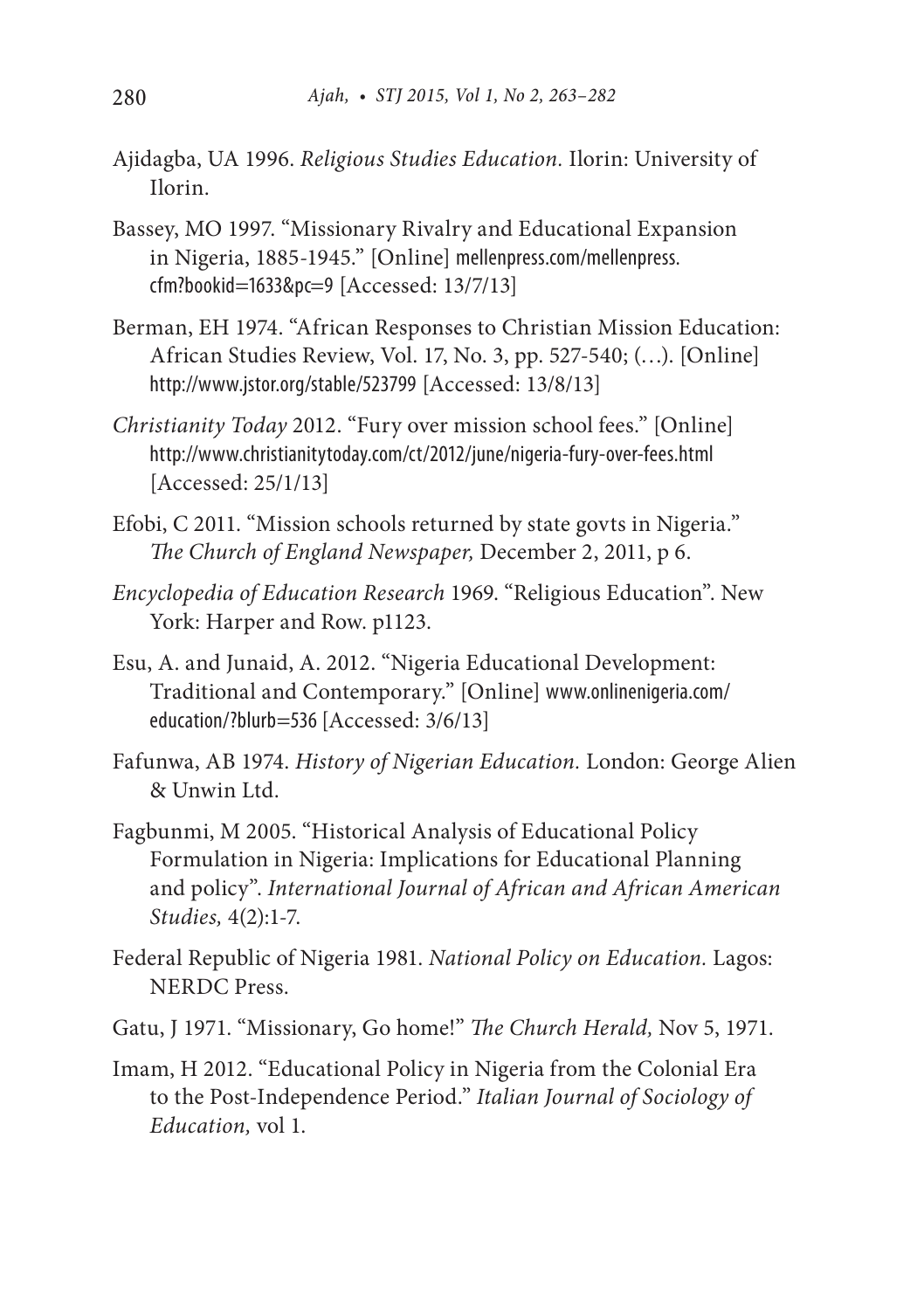- Kalu, N 2011. "The return of mission schools". [Online] odili.net/news/ source/2011/aug/16/15.html [Accessed: 8/6/13]
- Kalu, OU 1975. "The Peter Pan Syndrome: Aid and Selfhood of the Church in Africa." *Missiology 3.* Pasadena: American Society of Missiology.
- Kalu, OU 1980. *The History of Christianity in West Africa.* London: Longman.
- Mkpa, MA 2013. **"**Overview of Educational Development: Pre-Colonial to Present Day". [Online] http://www.Onlinenigeria.com/education/ [Accessed: 27/1/13]
- Obibuaku, LO 2005. "Qualitative Education: The Role of Government Take-Over of Schools." [Online] www.nigeriaworld.com/articles/ 2005/sep/061.html [Accessed: 13/7/13]
- Onaiyekan, J 2013. "Return of Missionary Schools". [Online] www.vanguardngr.com/2013/02/return-missionary-schools-to-original-owners-cardinalonaiyekan-tells-govts/ [Accessed: 21/8/13]
- Online Nigeria 2013. "Education in Nigeria: A Historical Perspective". [Online] http://www.0nlinenigeria.com/education/ [Accessed: 27/1/13]
- Onyekakeyah, L 2013. "Mission schools before and now". [Online] www.in-depthmagazine.com/v2/Indepth\_Articles\_FEB2013V1\_Magazine.htm [Accessed: 14/7/13]
- Onyekwere, I 2012. "Orji returns 19 mission schools". *Daily Times Nigeria,* September 16, 2012. [Online] www.dailytimes.com.ng/article/orjireturns-19-mission-schools [Accessed: 2/7/13]
- Orebanjo, MA 1974. "The relationship between moral and religious Education." *West African Journal of education* Xviii (iii), p434.
- Osuagwu, U 2012. "The Return of mission schools: The gains, pains". [Online] economyng.com/news162.html [Accessed: 12/5/13]
- Ozigi, A & Ocho, L 1981. *Education in Northern Nigeria.* London: George Allen and Unwin Publishers Ltd.